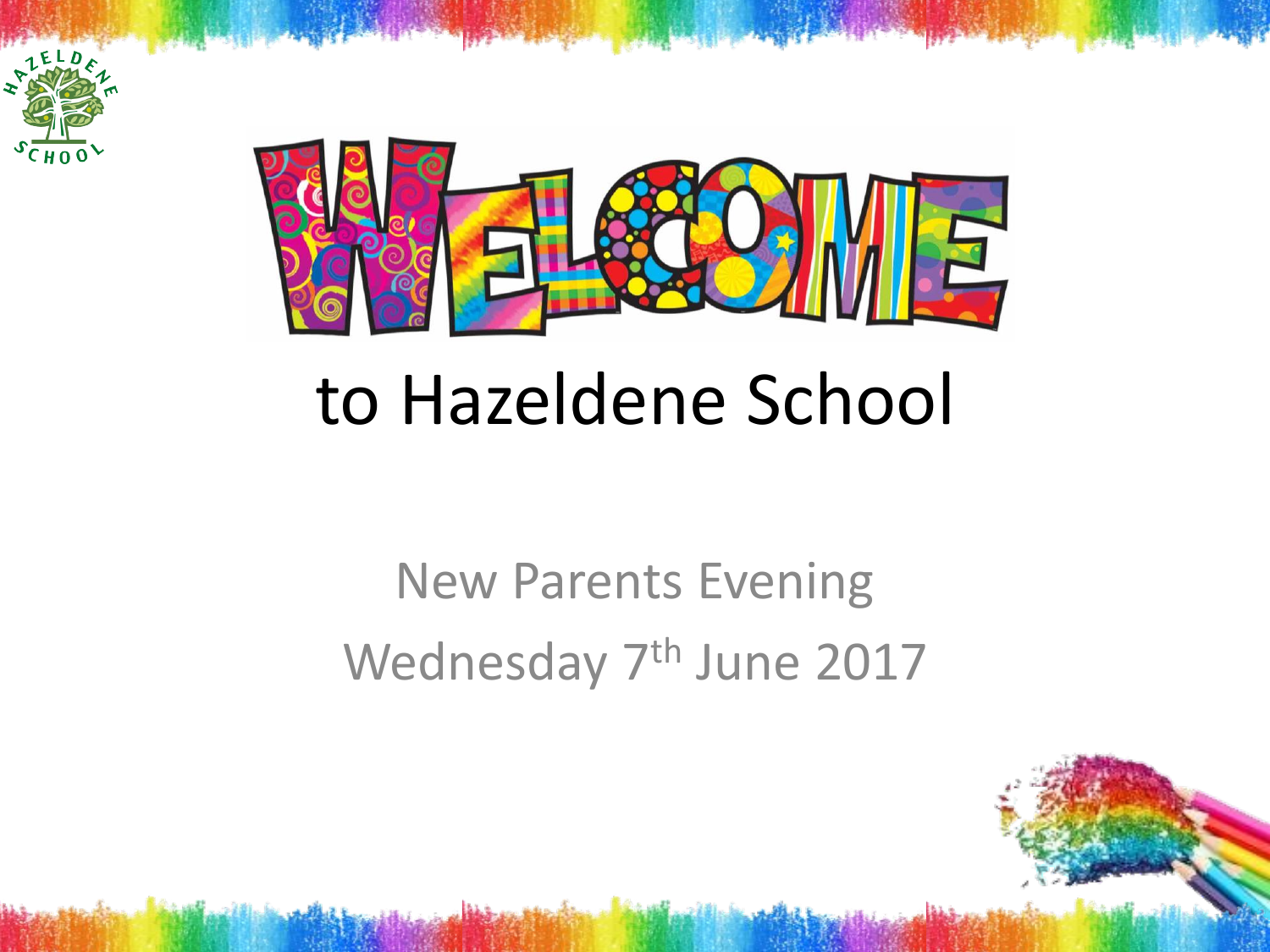

## Staffing

- Please meet our Foundation Stage staff:
- Mrs Sumner
- Mrs Carpenter
- Mrs White





• Roles and responsibilities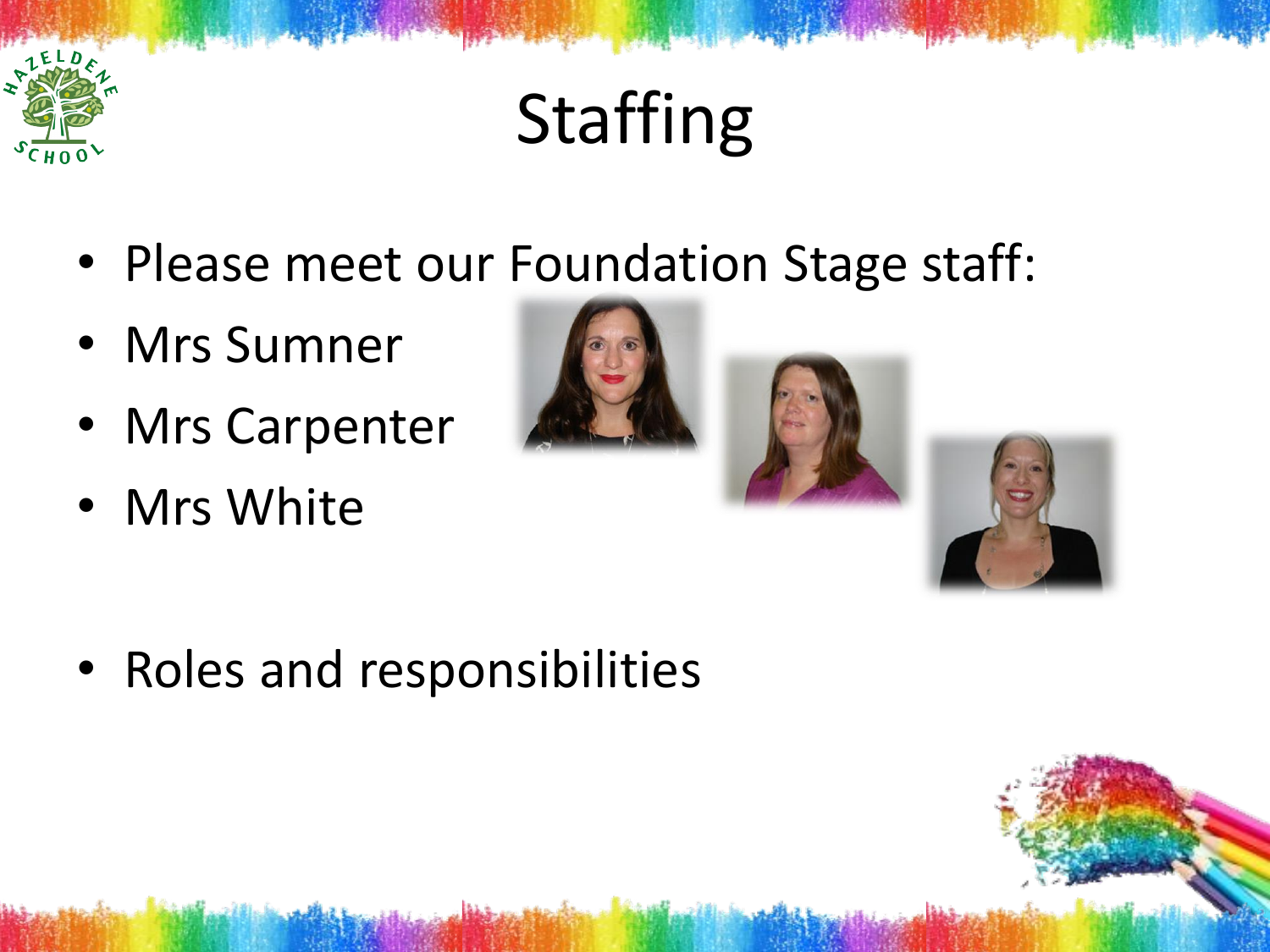#### Our Environment

- Child Initiated areas
- Art area
- Writing area
- Role Play area
- Pegs and coats
- **Trays**
- Carpet area for register and teaching times.
- Our outside area (having the right clothes coats and wellington boots)







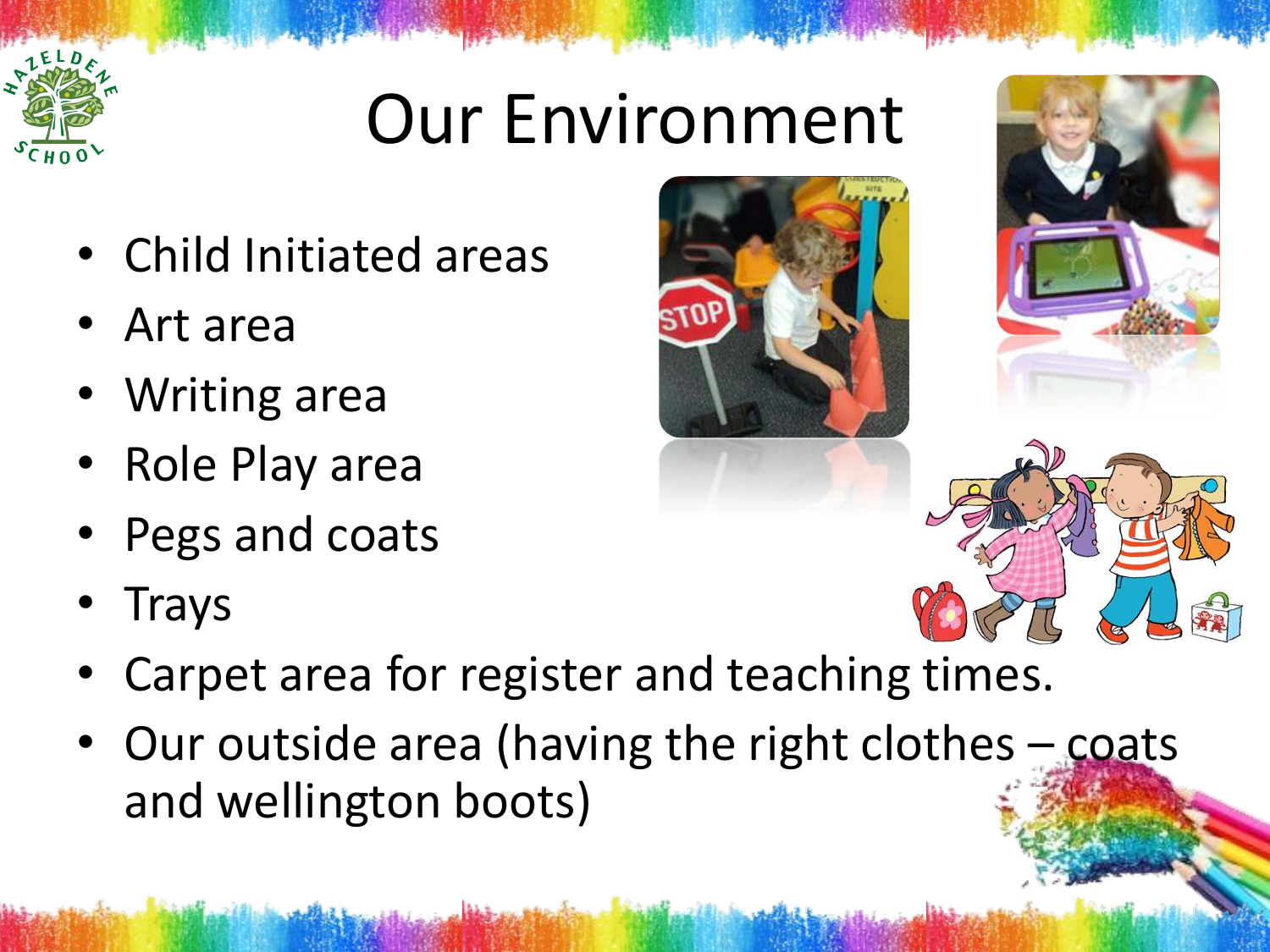

## Start of Day and End of Day

- The children come into school at 8.40am when the gate is unlocked (we will show you where to come in today)
- The gates will be locked at 8.50am (registration time – if you arrive after this you will need to go to main Reception to sign in).
- Staff will be on the gate in the morning to take messages and see the children into class.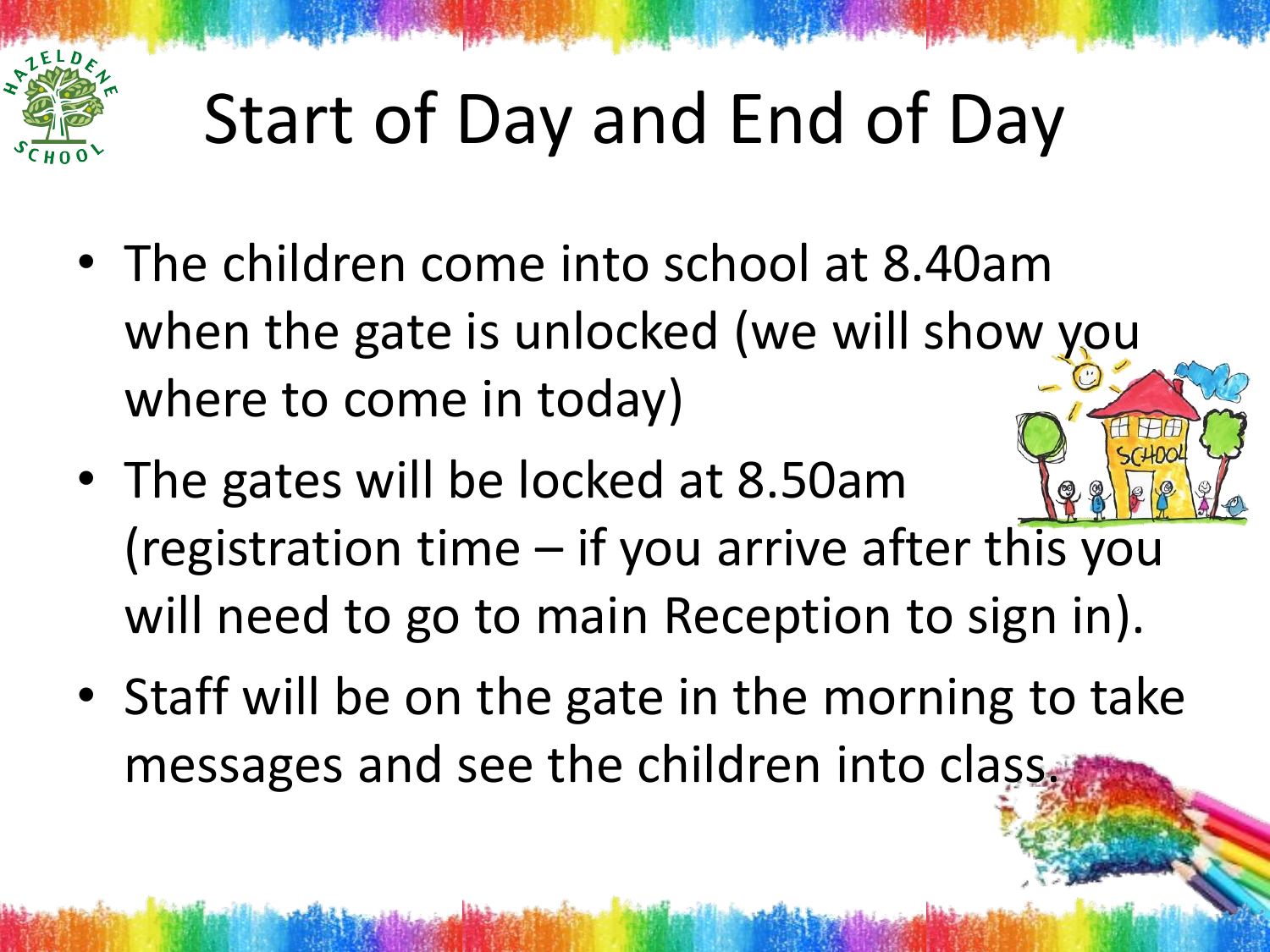

#### Early Days



- To begin with (up until half term in October parents are invited to bring their child/ren into school). After half term we envisage the children coming in from the top gate by themselves with staff present.
- Children are to be collected at 3.15pm from outside the classrooms (the gates will be opened at 3pm). Staff will see the children out to their adults.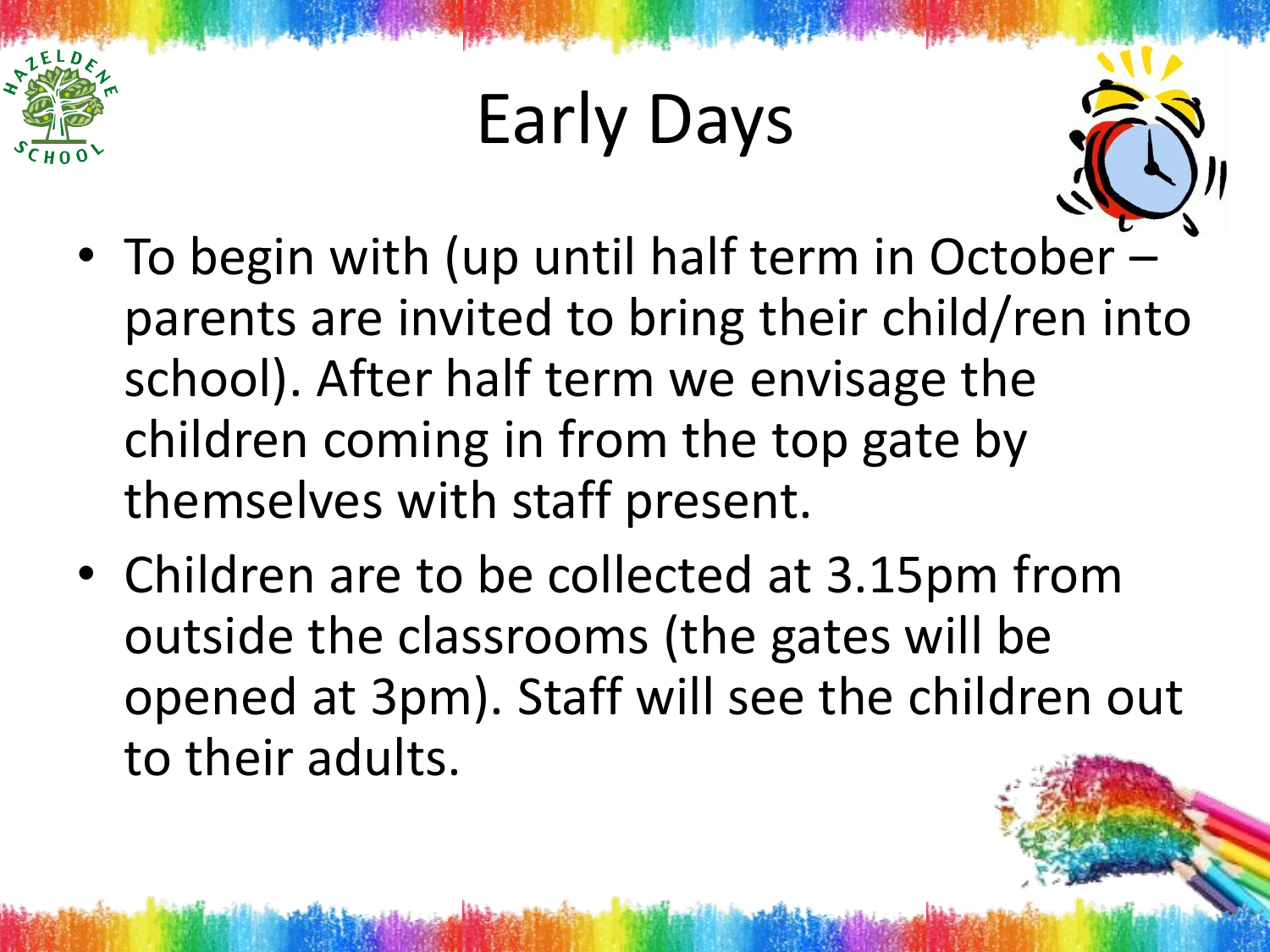

#### Home Visits



- We find Home Visits invaluable in helping us to form a picture of your child's needs and interests. They are a time when we can meet you and your child in a relaxed setting and discuss the information you have shared in 'My Unique Child' booklet.
- Please can you sign up today for a Home Visit and please can you have your filled in 'My Unique Child' booklet ready to share on the day of the visit.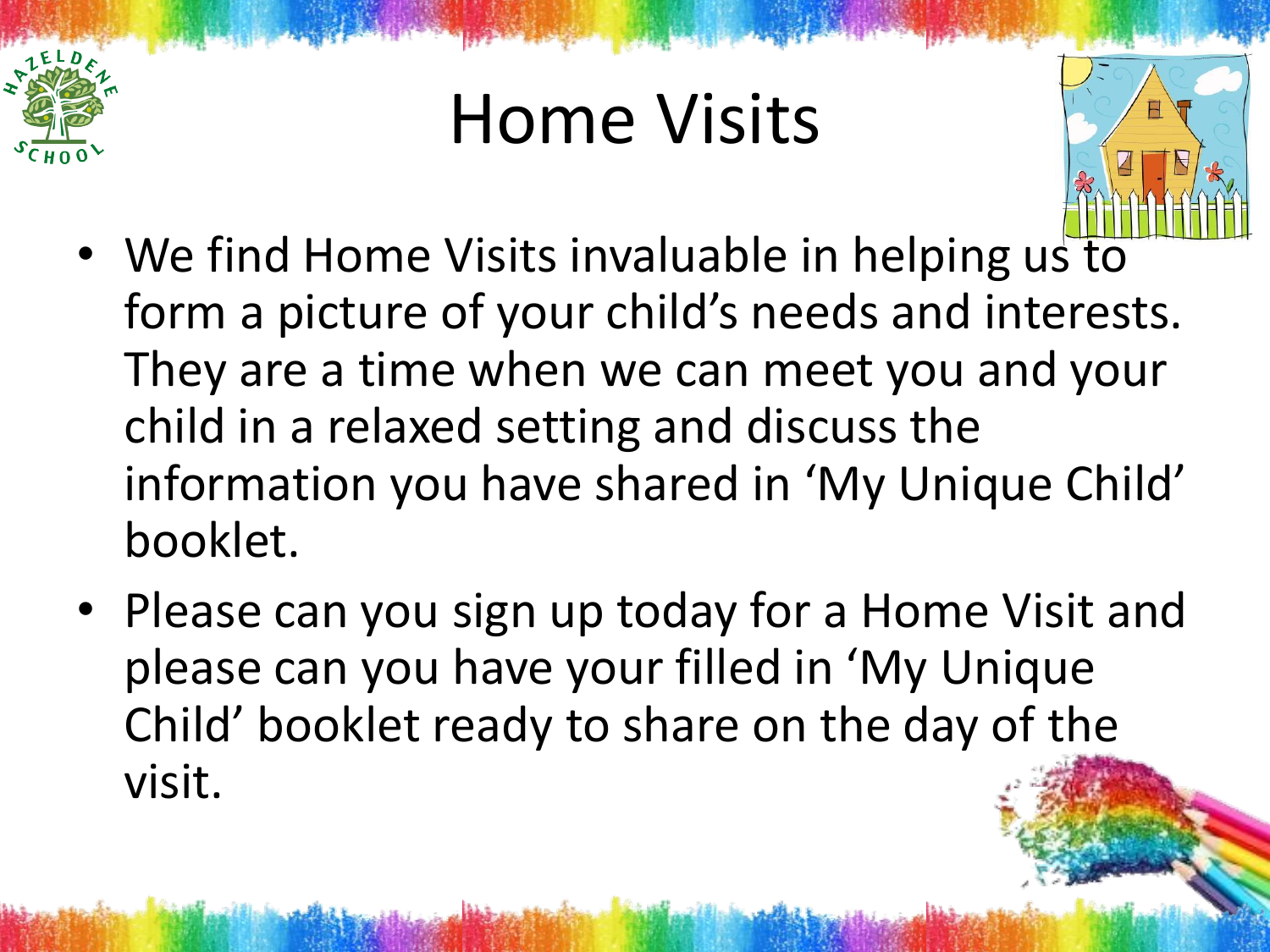

# 'My Unique Child'

- By filling in this booklet, it helps staff provide the best possible care to make sure that learning is right for your child.
- Please take time to share with us on Home Visits:
- Different languages spoken at home
- Important people in your child's life
- Your child's special likes and dislikes
- What makes your child happy
- If your child has a special toy
- What things worry your child
- What helps your child to become independent
- And what motivates your child.

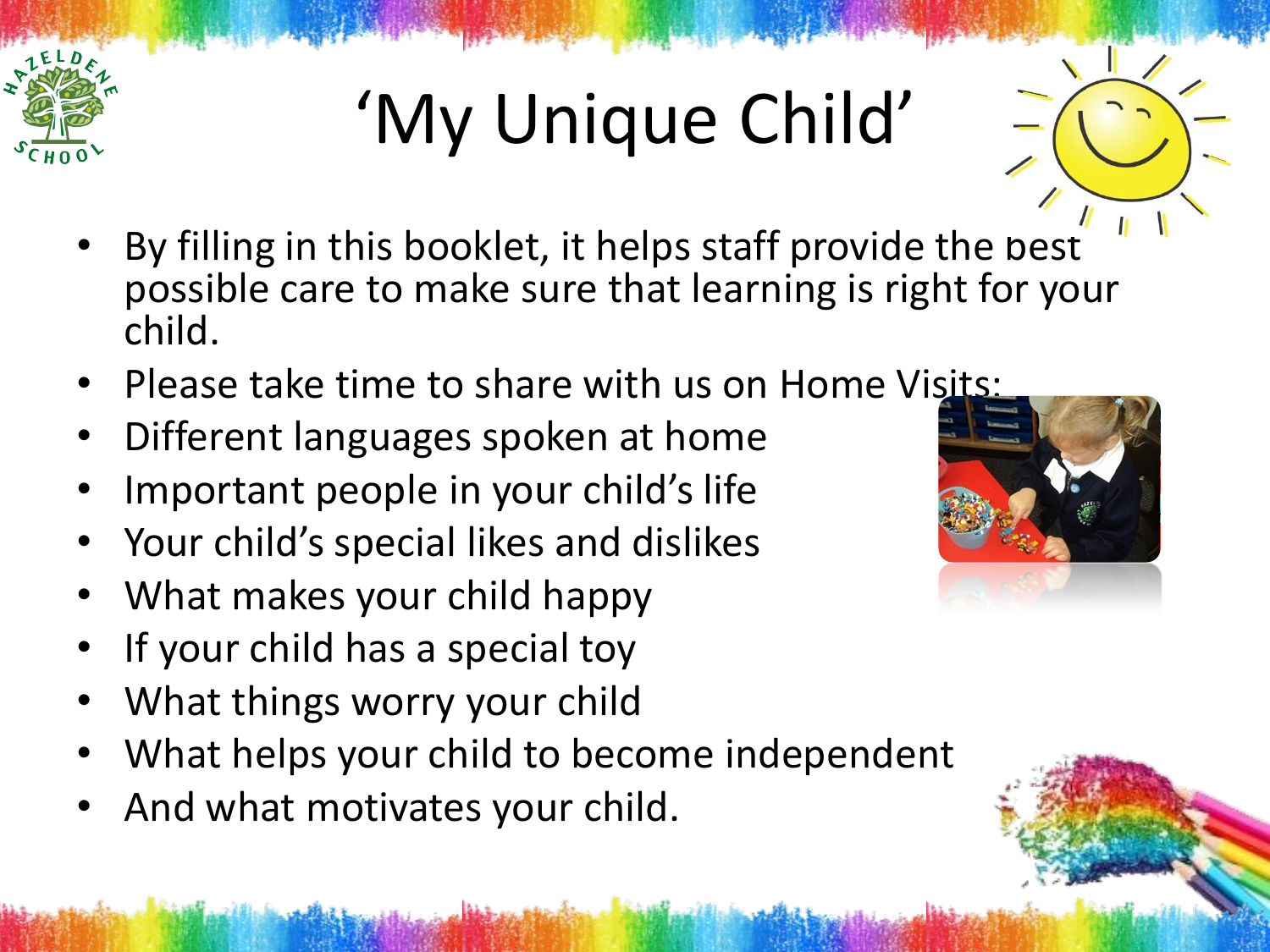#### there are some things that you can do **TERNOTED FIGURE 10 A.M.** The prepare your child for school.

- With your child at home you might want to:
- Read with and to your child
- Sing songs and rhymes with your child



- Go to the library and select books that match your child's interests
- Paint and draw



- Go on visits to places of interests to your child
- Provide opportunities to play with friends at home
- Playing with letters and numbers.

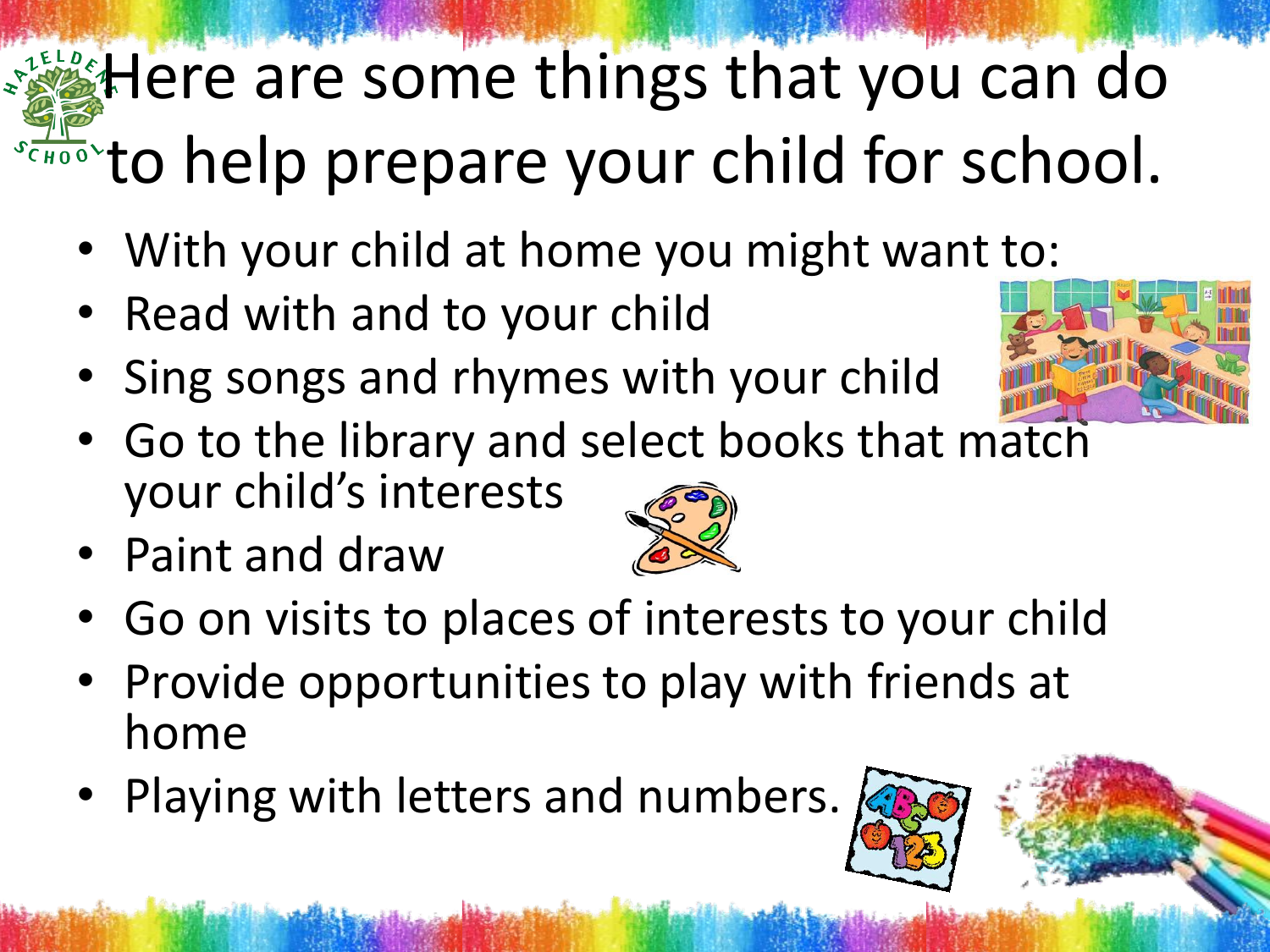

#### Inside your school pack

- You will find:
- 'My Unique Child' booklet
- Build a scrapbook letter (to bring into school first week back)
- Introduction letter to Friends of Hazeldene
- Information letter regarding Pupil Premium and how to apply
- Guidance on your child's learning and development in the Foundation Stage
- Information about our Care Club
- Where to order labels from
- Where to order uniform from
- An introduction to Numicon (there will be an evening for parents to attend later in the autumn looking at Numicon and phonics)
- How to support at home with early reading and phonics (sounds)
- Starting school checklist (to have up at home)
- A parent's guide to bilingualism
- The present children's own welcome booklet
- The Handbook for parents (everything you need to know)

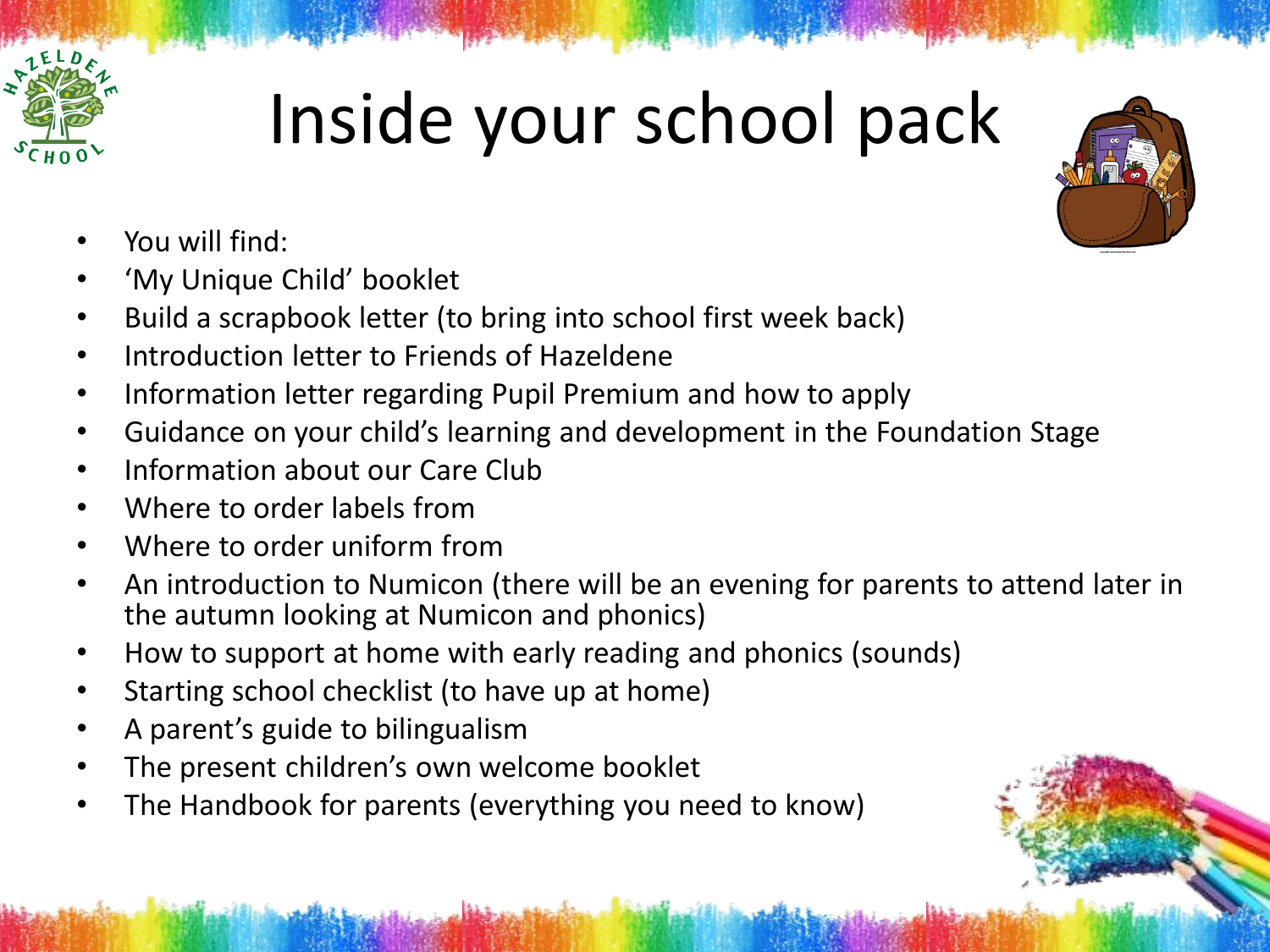

## Starting School Checklist



- Has your child got a pair of wellies? (named for use in the outside area)
- Has your child got a named water bottle (water only please)
- Has your child got a named Book Bag? (Please bring to school every day – no rucksacks as they do not fit into our trays)
- Has your child got a named (Full) PE kit?
- PE kit to include: PE top, shorts, plimsolls, spare socks, jogging bottoms, jogging top – all named please and in a named PE bag. Please **no earrings on PE days** (days to be advised)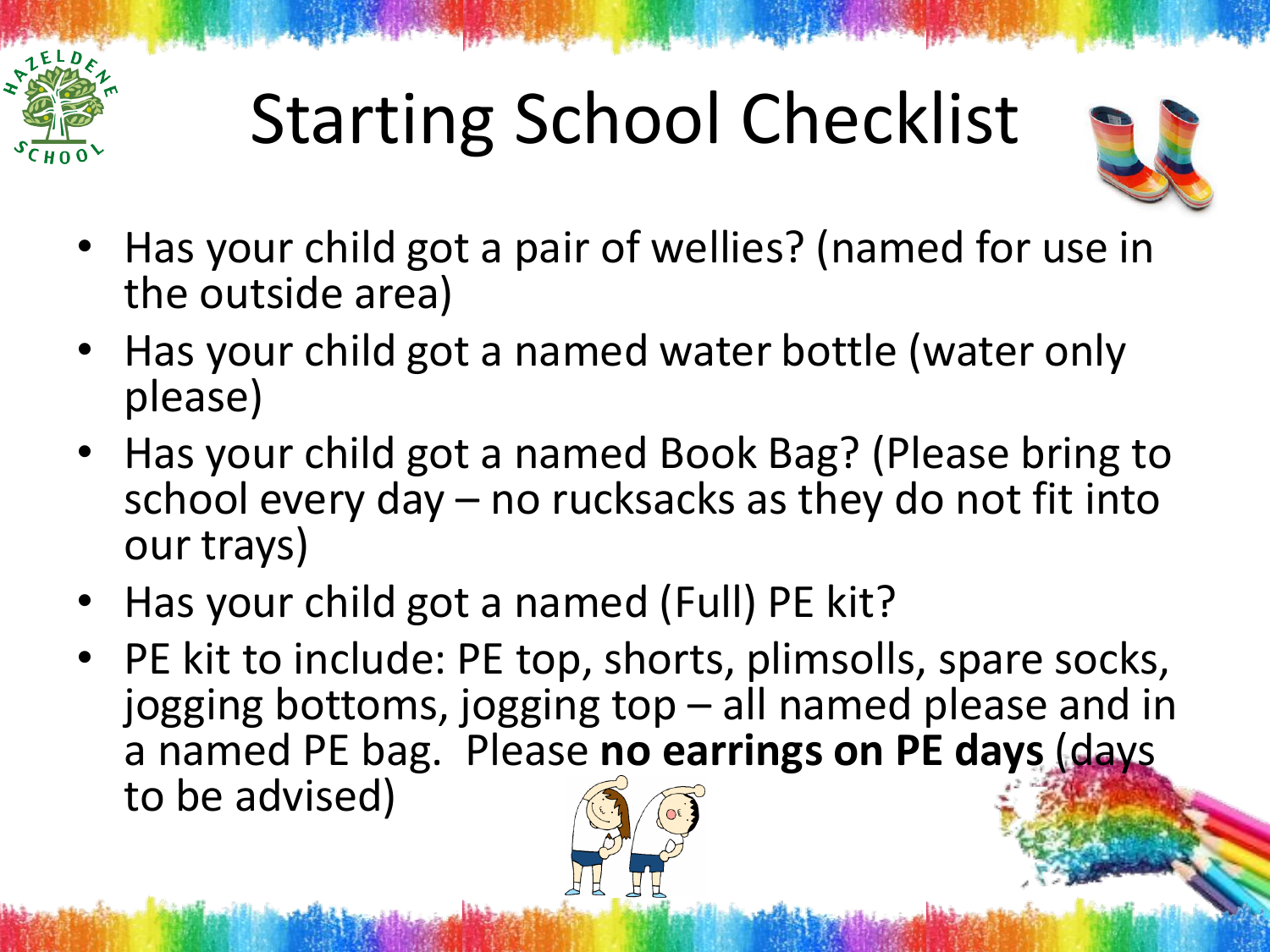

## Starting School Checklist

- Has your child got a named change of clothing including underwear?
- Are ALL items of clothing named? These will need to include:
- PE kits
- ALL school uniform
- School Shoes
- Coat, hat, gloves etc.
- Book Bag
- Water bottle

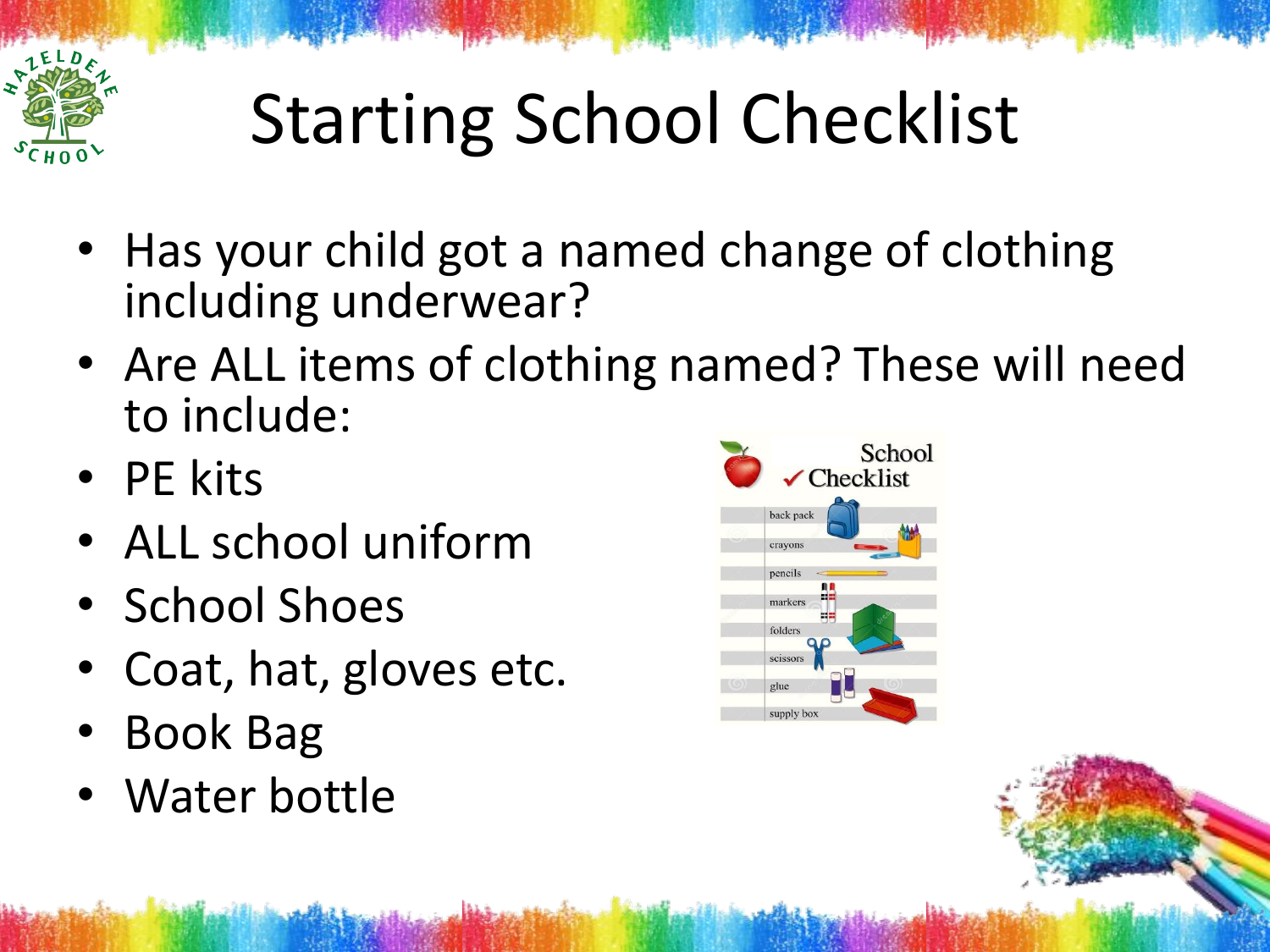

## During the School Day

- Your child will be offered a snack each day, this is usually a piece of fruit or vegetable. Please advise staff of allergies to any foods.
- Staff will also need to know if your child is a vegetarian and staff will communicate this with kitchen staff.
- Your child will be offered a carton of milk each day – this is free of charge up until they turn 5 and then if you wish your child to continue having milk there will be a charge – you can find the Coolmilk link on the school website.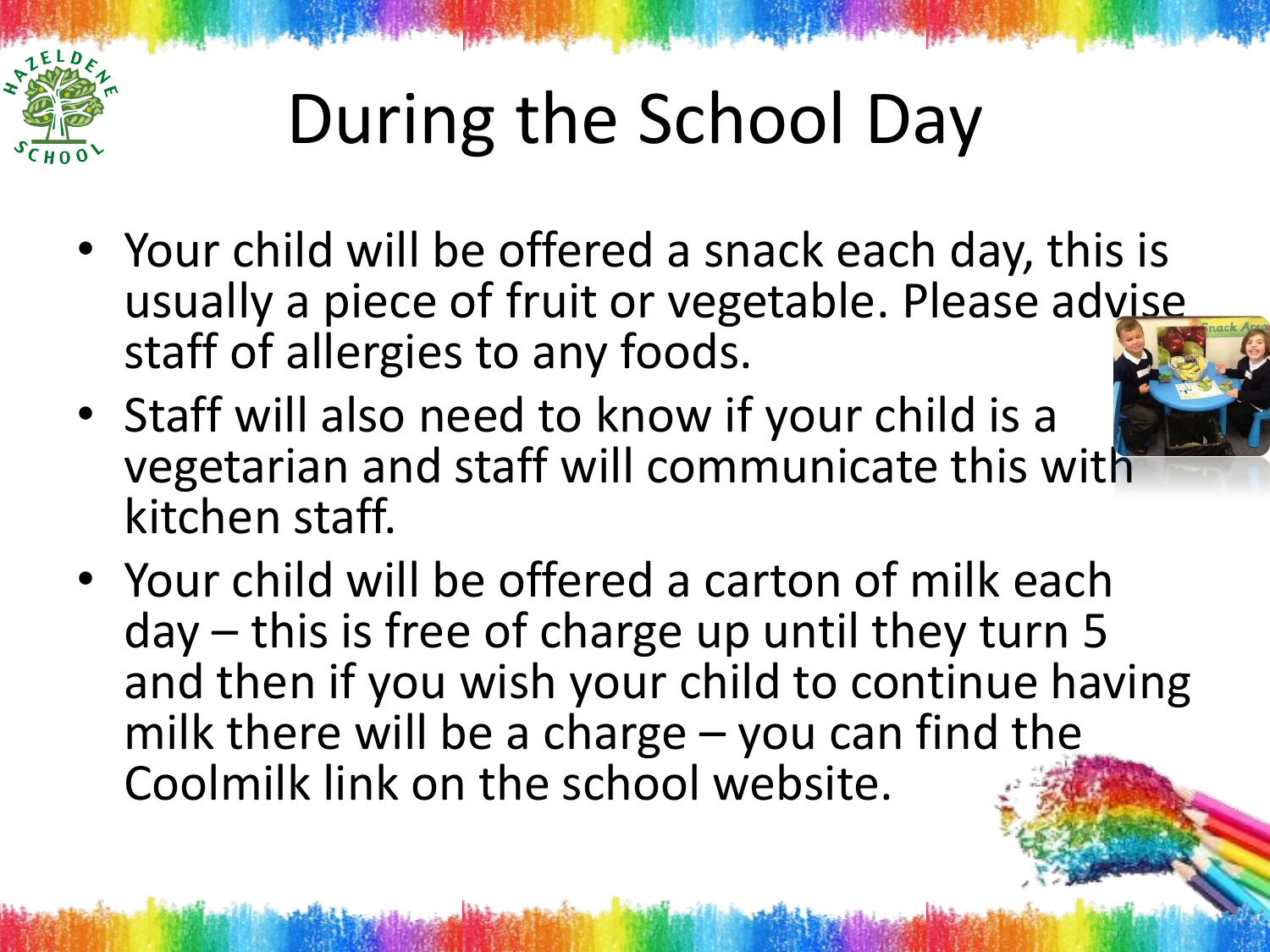

# Collecting your child



- Please fill in the form telling us who you authorise to pick up your child. You may list any members of your family or friends that you already know will, at times be collecting your child.
- If for any reason, another adult needs to collect your child who isn't on the list for safeguarding reasons, we will require that parents provide the adult with the class password and this will be asked for upon collection. (Please see staff for the password).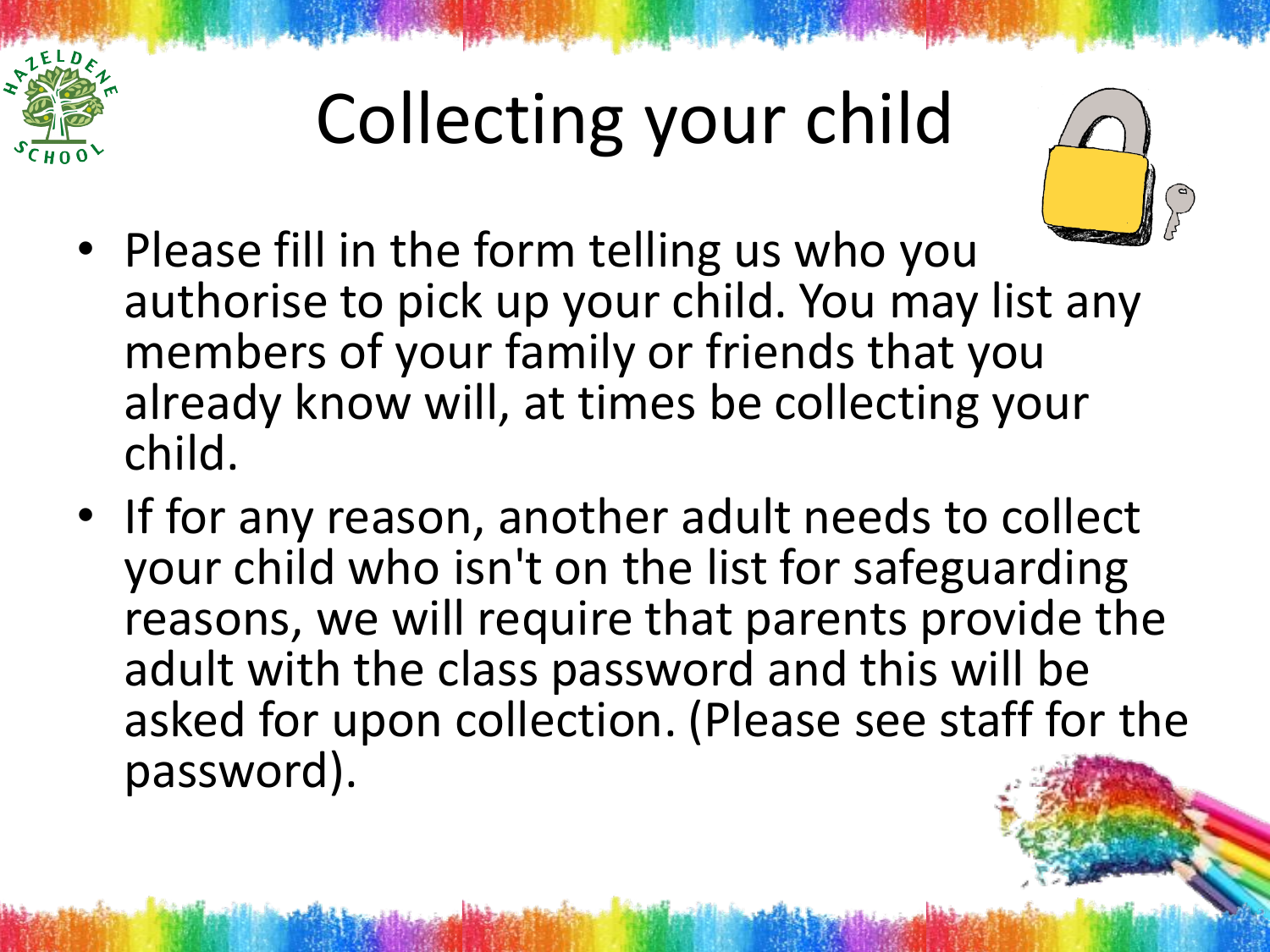#### Lunchtime



- All Foundation children are entitled to a free hot meal. This entitlement continues up until the end of Year 2 at school.
- The children will have their lunch at 11.45am and there will be a choice of a hot meal or a packed lunch brought from home.
- A menu for Autumn will be sent home for you to study what is on offer each week.
- Please ensure lunch boxes are named clearly and please remember that small amounts of food are best in small bags or containers within their lunch boxes.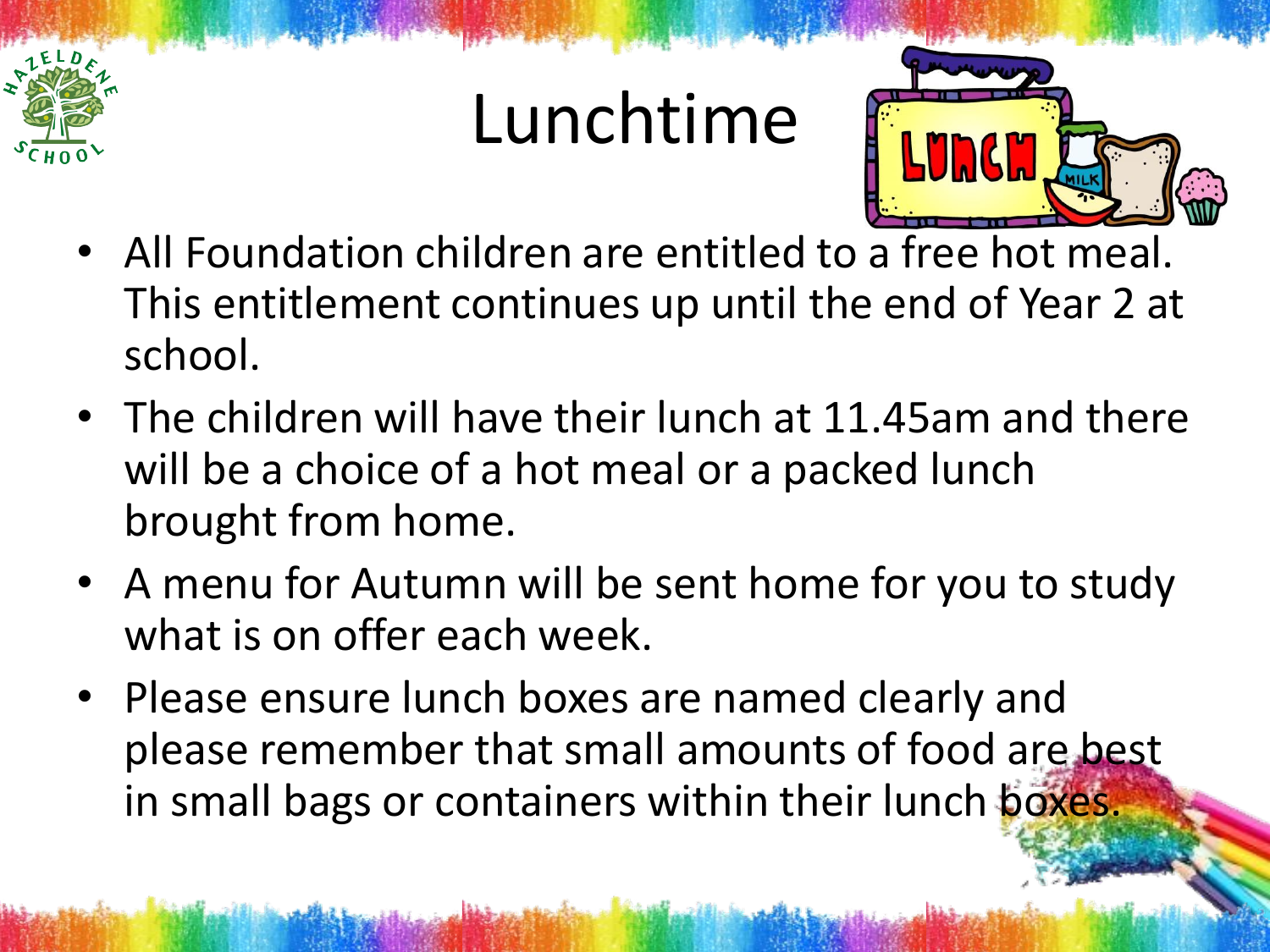## What can I do over the holidays?

- Prepare your child by being positive even if you are feeling anxious.
- Include them in trying on uniform and encourage them to take it off themselves and dress and undress themselves.
- Work on toileting encouraging your child to go to the toilet by themselves, wash and dry their hands.
- Please do not have ears pierced after the children come back in September.